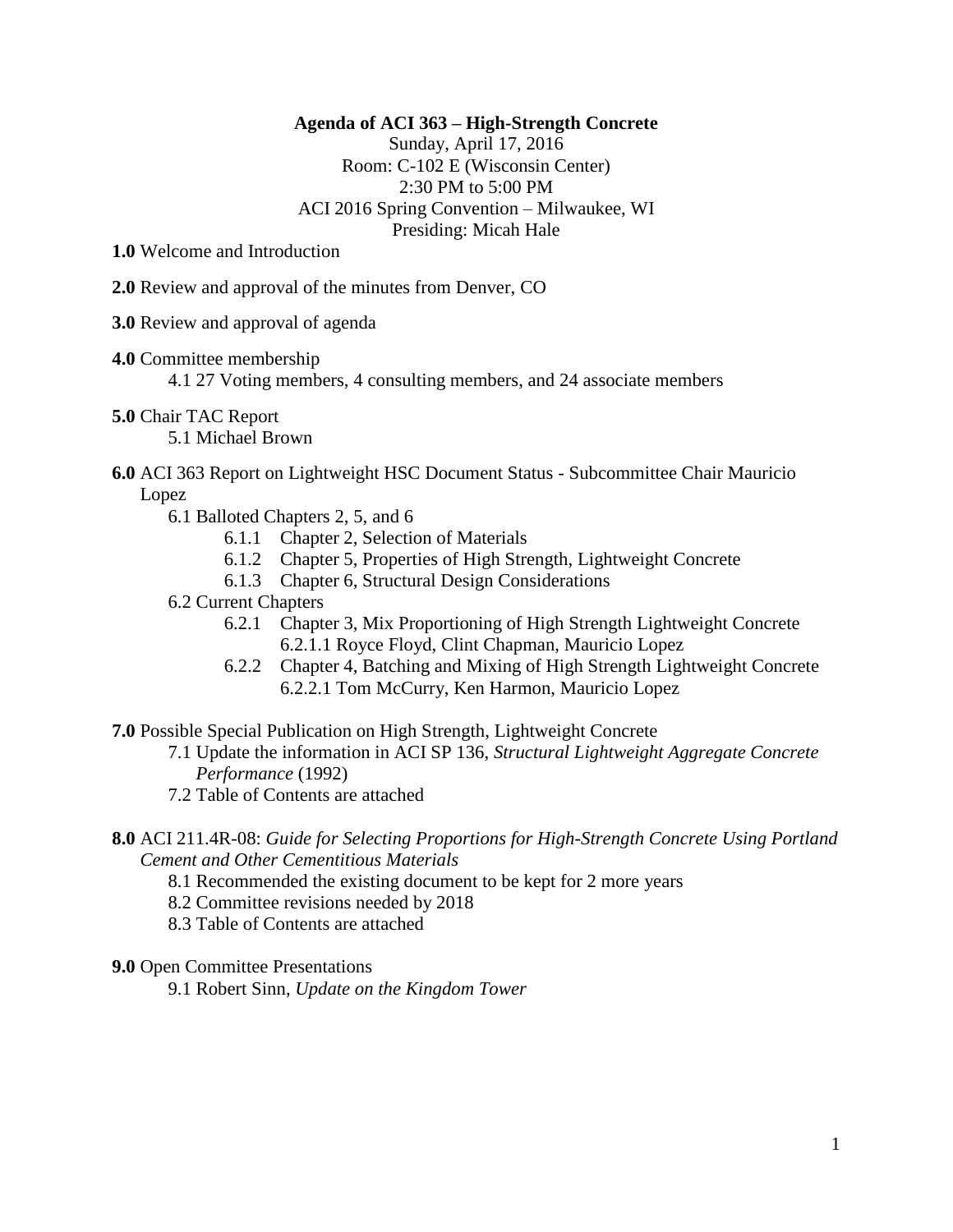#### **10.0** Technical Sessions

- 10.1 *HSC, It is not just for Tall Buildings*, Fall 2016, Philadelphia, PA, Revolutionary Concrete  $(1 – 2$  hour session). Speakers and presentation titles are below.
	- 10.1.1 Brett Holland and Matthew Sherman, Simpson Gumpertz & Heger, Inc, *High Strength Lightweight Concrete Bridges: Benefits, Challenges, and Future Applications*
	- 10.1.2 Geert De Schutter, Ghent University, *High Performance Fiber Reinforced Concrete: From Lab to Living Room*

# **11.0** Future Sessions

- 11.1 Probable topics and potential speakers:
	- 11.1.1 Production and placing high strength concrete
	- 11.1.2 Testing of high strength concrete
	- 11.1.3 In-situ testing of high strength concrete
	- 11.1.4 Material properties and performance
	- 11.1.5 Benefits of using high strength concrete
	- 11.1.6 Placing and Curing High Strength Concrete or High Strength, Lightweight Concrete

### **12.0** Other Business

- 12.1 Conferences and Symposiums
- 12.2 HSC projects
- **13.0** New Business
- **14.0** Next Meeting Sunday, October 23, 2016 at 2:30 (Philadelphia)
- **15.0** Adjournment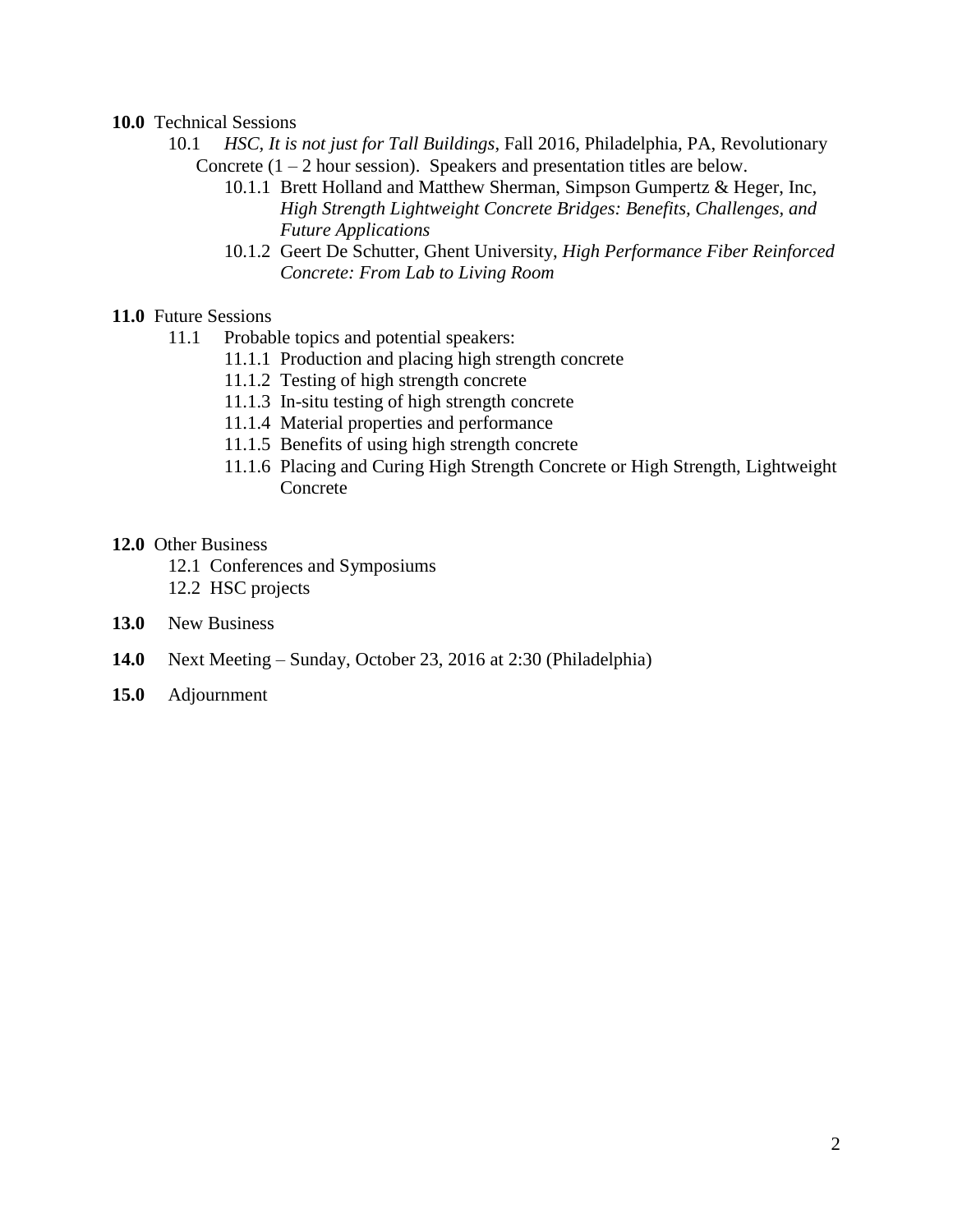## **Table of Contents of SP 136**

- 1. High Strength Lightweight Aggregate Concrete for Arctic Applications-Part1, by G.C. Hoff
- 2. High Strength Lightweight Aggregate Concrete for Arctic Applications-Part 2, by G.C. Hoff
- 3. High Strength Lightweight Aggregate Concrete for Arctic Applications-Part 3, by G.C. Hoff
- 4. The Advantages of Using Lightweight Concrete in a Medium Rise Building and Adjoining Post-Tensioned Parking Garage, by R. Trumble and L. Santigo
- 5. Lightweight Concrete Bridges for California Highway System, by J.E. Roberts
- 6. Lightweight Microsilica (Silica Fume) Concrete in the USA, by M.D. Luther
- 7. Durability of Lightweight Concrete and It's Connections with the Composition of Concrete, Design and Construction Methods, by A.M. Vaysburd
- 8. High Ductility, High Strength Lightweight Aggregate Concrete, by D.E. Berner
- 9. Influence of Compressive Stress on the Permeability of Concrete, by T.W. Bremner, T.A. Holm, and J.M. McInerney
- 10. Flexural Behavior Including Ductility of High Strength Lightweight Concrete Members under Reversed Cyclic Loading, by S.K. Ghosh,D.P. Narielwala, S.W. Shin, and J. Moreno
- 11. Pore Structure and Carbonation of Lightweight Concrete after 10 Years Exposure, by R.N. Swamy and E.D. Jiang
- 12. Fatigue Strength and Endurance Limit of Lightweight Concrete, by V. Ramakrishnan, T.W. Bremner, and V.M. Malhotra